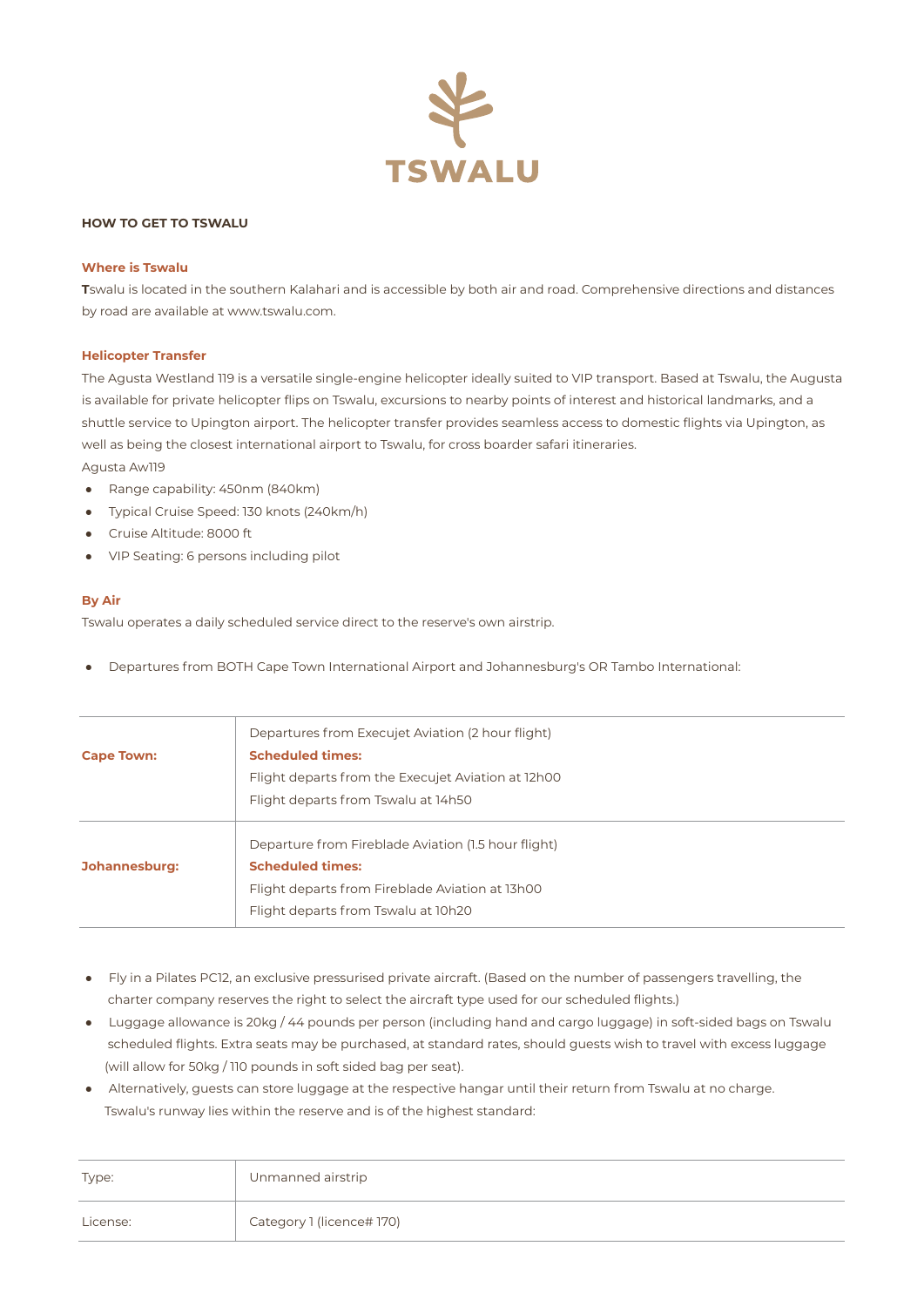

| Length:            | 2030 metres                                                                               |
|--------------------|-------------------------------------------------------------------------------------------|
| Width:             | 20 metres                                                                                 |
| Surface:           | Tarred                                                                                    |
| RW heading:        | 357 degrees (MAGNETIC)                                                                    |
| Altitude:          | Northern end 1183,4m                                                                      |
|                    | Southern end 1194,2m                                                                      |
| Gradient:          | Mean for the runway is 0.584%                                                             |
| Position:          | Northern end @ lights (18)                                                                |
|                    | S 270 11' 39.0"                                                                           |
|                    | E 0220 28' 38.1"                                                                          |
|                    | <b>Midway</b>                                                                             |
|                    | S 270 12' 10.1"                                                                           |
|                    | E 0220 28' 51.0"                                                                          |
|                    | <b>Southern end @ lights (36)</b>                                                         |
|                    | S 270 12' 40.9"                                                                           |
|                    | E 0220 29' 03.5"                                                                          |
| Lights:            | Approach angle of PAPI to RW 18 is 3 degrees (calibrated 23/10/08)                        |
|                    | Please contact Airstrip Manager if lights are required.                                   |
|                    | Lights cannot be activated remotely.                                                      |
|                    | No standby power in the event of an ESCOM power failure.                                  |
| PCN Rating (load): | 53/F/B/X/T                                                                                |
| Radio frequency:   | 130.400 Mhz                                                                               |
| Other:             | QND available on request or SMS "VFATW" to 35010                                          |
|                    | No landing without prior authorisation, proof of insurance and indemnity faxed to Tswalu. |

# **FLIGHT SCHEDULE**

| <b>Johannesburg to Tswalu</b>            | <b>Tswalu to Johannesburg</b>            |
|------------------------------------------|------------------------------------------|
| 13H00 depart Johannesburg for Tswalu     | 10H20 depart Tswalu for Johannesburg     |
| 14H30 arrive at Tswalu from Johannesburg | 11H50 arrive in Johannesburg from Tswalu |
| <b>Cape Town to Tswalu</b>               | <b>Tswalu to Cape Town</b>               |
| 12H00 depart Cape Town for Tswalu        | 14H50 depart Tswalu for Cape Town        |
| 14H00 arrive at Tswalu from Cape Town    | 16H50 arrive in Cape Town from Tswalu    |